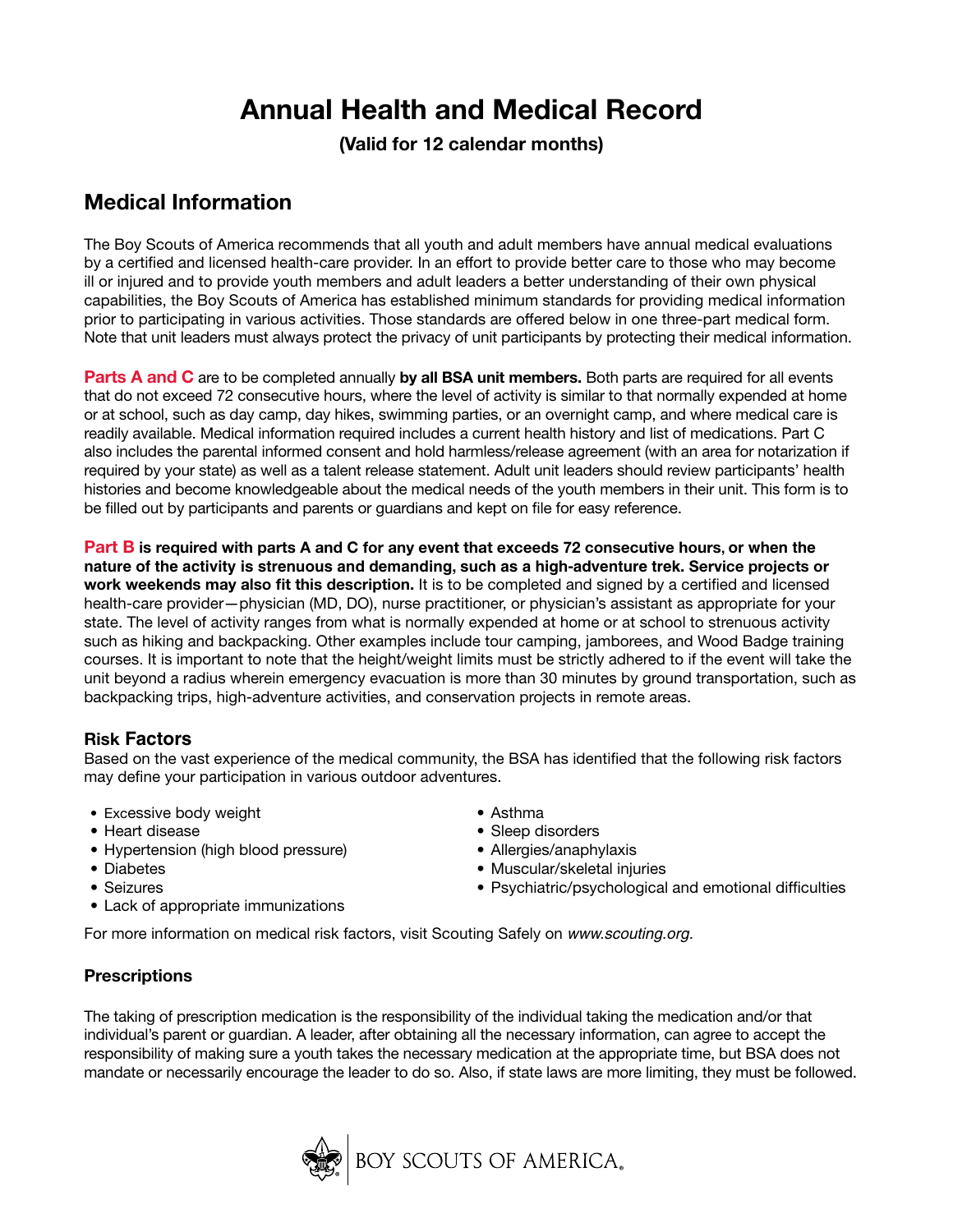# **Annual BSA Health and Medical Record Part A**

# **GENERAL INFORMATION**

| ATTACH A PHOTOCOPY OF BOTH SIDES OF INSURANCE CARD (SEE PART C). IF FAMILY HAS NO MEDICAL INSURANCE, STATE "NONE."<br>In case of emergency, notify:                                                                            |  |  |  |  |
|--------------------------------------------------------------------------------------------------------------------------------------------------------------------------------------------------------------------------------|--|--|--|--|
|                                                                                                                                                                                                                                |  |  |  |  |
|                                                                                                                                                                                                                                |  |  |  |  |
|                                                                                                                                                                                                                                |  |  |  |  |
| Alternate contact example and the set of the set of the set of the set of the set of the set of the set of the set of the set of the set of the set of the set of the set of the set of the set of the set of the set of the s |  |  |  |  |
|                                                                                                                                                                                                                                |  |  |  |  |
| <b>MEDICAL HISTORY</b>                                                                                                                                                                                                         |  |  |  |  |

| <b>Yes</b> | No | <b>Condition</b>                                        | <b>Explain</b> | Medication |                    |                                                   |
|------------|----|---------------------------------------------------------|----------------|------------|--------------------|---------------------------------------------------|
|            |    | Asthma                                                  |                |            |                    | Food, Plants, or Insect Bites                     |
|            |    | <b>Diabetes</b>                                         |                |            |                    |                                                   |
|            |    | Hypertension (high blood pressure)                      |                |            |                    | Immunizations:                                    |
|            |    | Heart disease (i.e., CHF, CAD, MI)                      |                |            |                    | The following are recommended by the BSA.         |
|            |    | Stroke/TIA                                              |                |            |                    | Tetanus immunization must have been received      |
|            |    | <b>COPD</b>                                             |                |            |                    | within the last 10 years. If had disease, put "D" |
|            |    | Ear/sinus problems                                      |                |            |                    | and the year. If immunized, check the box and     |
|            |    | Muscular/skeletal condition                             |                |            | the year received. |                                                   |
|            |    | Menstrual problems (women only)                         |                | Yes        | <b>No</b>          | <b>Date</b>                                       |
|            |    | Psychiatric/psychological and<br>emotional difficulties |                |            |                    | Tetanus                                           |
|            |    | Learning disorders (i.e., ADHD, ADD)                    |                |            |                    |                                                   |
|            |    | <b>Bleeding disorders</b>                               |                |            |                    |                                                   |
|            |    | Fainting spells                                         |                |            |                    |                                                   |
|            |    | Thyroid disease                                         |                |            |                    |                                                   |
|            |    | Kidney disease                                          |                |            |                    | Polio                                             |
|            |    | Sickle cell disease                                     |                |            |                    |                                                   |
|            |    | Seizures                                                |                |            |                    | Hepatitis A _______________________               |
|            |    | Sleep disorders (i.e., sleep apnea)                     |                |            |                    | Hepatitis B                                       |
|            |    | GI problems (i.e., abdominal, digestive)                |                |            |                    |                                                   |
|            |    | Surgery                                                 |                |            |                    | Other (i.e., HIB) _________________               |
|            |    | Serious injury                                          |                |            |                    |                                                   |
|            |    | Other                                                   |                |            |                    | Exemption to immunizations claimed.               |

#### **MEDICATIONS**

List all medications currently used. (If additional space is needed, please photocopy this part of the health form.) Inhalers and EpiPen information must be included, even if they are for occasional or emergency use only.

**(For more information about immunizations, as well as the immunization exemption form, see Scouting Safely on Scouting.org.)**

| Medication ______________________________     | Medication _________________________________  | Medication _____________________________    |  |  |
|-----------------------------------------------|-----------------------------------------------|---------------------------------------------|--|--|
| Strength Frequency                            | Strength ____________ Frequency _____________ | Strength Frequency                          |  |  |
|                                               | Approximate date started ________________     |                                             |  |  |
|                                               | Reason for medication ____________________    |                                             |  |  |
|                                               |                                               |                                             |  |  |
| Distribution approved by:                     | Distribution approved by:                     | Distribution approved by:                   |  |  |
|                                               |                                               |                                             |  |  |
| Parent signature MD/DO, NP, or PA Signature   | Parent signature MD/DO, NP, or PA Signature   | Parent signature MD/DO, NP, or PA Signature |  |  |
| Temporary $\Box$ Permanent $\Box$             | Temporary $\Box$ Permanent $\Box$             | Temporary $\Box$ Permanent $\Box$           |  |  |
| Medication ______________________________     | Medication _______________________________    | Medication _____________________________    |  |  |
| Strength ____________ Frequency _____________ | Strength ____________ Frequency _____________ | Strength Frequency                          |  |  |
| Approximate date started                      | Approximate date started ________________     | Approximate date started                    |  |  |
| Reason for medication <b>contracts</b>        | Reason for medication                         | Reason for medication                       |  |  |
|                                               |                                               |                                             |  |  |
| Distribution approved by:                     | Distribution approved by:                     | Distribution approved by:                   |  |  |
|                                               |                                               |                                             |  |  |
| Parent signature MD/DO, NP, or PA Signature   | Parent signature MD/DO, NP, or PA Signature   | Parent signature MD/DO, NP, or PA Signature |  |  |
| Temporary $\Box$ Permanent $\Box$             | Temporary $\Box$ Permanent $\Box$             | Temporary $\Box$ Permanent $\Box$           |  |  |

**NOTE: Be sure to bring medications in the appropriate containers, and make sure that they are NOT expired, including inhalers and EpiPens. You SHOULD NOT STOP taking any maintenance medication.**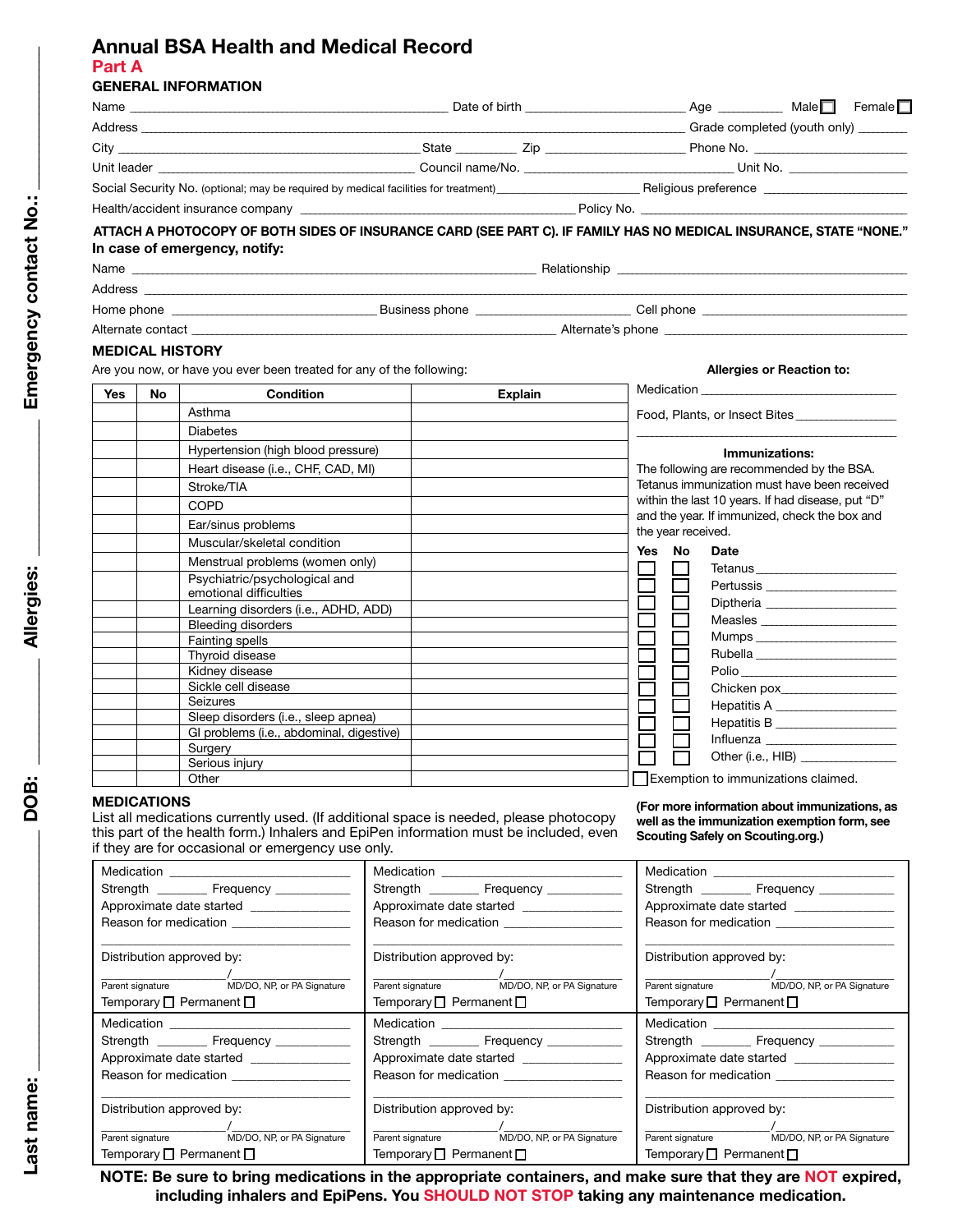# **Part B PHYSICAL EXAMINATION**

Height Weight Weight Weight Mets height/weight limits Yes No

Blood pressure extending Pulse

**Individuals desiring to participate in any high-adventure activity or event in which emergency evacuation would take longer than 30 minutes by ground transportation will not be permitted to do so if they exceed the height/weight limits as documented in the table at the bottom of this page or if during a physical exam their health care provider determines that body fat percentage is outside the range of 10 to 31 percent for a woman or 2 to 25 percent for a man. Enforcing this limit is strongly encouraged for all other events, but it is not mandatory. (For healthy height/weight guidelines, visit www.cdc.gov.)**

|                                                                                                                                                                                            | <b>Normal</b> | <b>Abnormal</b> |  | <b>Explain Any</b><br><b>Abnormalities</b> |                                                                                                                                                    | <b>Range of Mobility</b> | <b>Normal</b> | <b>Abnormal</b> |  | <b>Explain Any</b><br><b>Abnormalities</b> |
|--------------------------------------------------------------------------------------------------------------------------------------------------------------------------------------------|---------------|-----------------|--|--------------------------------------------|----------------------------------------------------------------------------------------------------------------------------------------------------|--------------------------|---------------|-----------------|--|--------------------------------------------|
| Eyes                                                                                                                                                                                       |               |                 |  |                                            | Knees (both)                                                                                                                                       |                          |               |                 |  |                                            |
| Ears                                                                                                                                                                                       |               |                 |  |                                            | Ankles (both)                                                                                                                                      |                          |               |                 |  |                                            |
| Nose                                                                                                                                                                                       |               |                 |  |                                            | Spine                                                                                                                                              |                          |               |                 |  |                                            |
| Throat                                                                                                                                                                                     |               |                 |  |                                            |                                                                                                                                                    |                          |               |                 |  |                                            |
| Lungs                                                                                                                                                                                      |               |                 |  |                                            |                                                                                                                                                    | Other                    | <b>Yes</b>    | No              |  |                                            |
| Heart                                                                                                                                                                                      |               |                 |  |                                            | Contacts                                                                                                                                           |                          |               |                 |  |                                            |
| Abdomen                                                                                                                                                                                    |               |                 |  |                                            | Dentures                                                                                                                                           |                          |               |                 |  |                                            |
| Genitalia                                                                                                                                                                                  |               |                 |  |                                            | <b>Braces</b>                                                                                                                                      |                          |               |                 |  |                                            |
| <b>Skin</b>                                                                                                                                                                                |               |                 |  |                                            | Inquinal hernia                                                                                                                                    |                          |               |                 |  | <b>Explain</b>                             |
| Emotional<br>adjustment                                                                                                                                                                    |               |                 |  |                                            | (i.e., CPAP, oxygen)                                                                                                                               | Medical equipment        |               |                 |  |                                            |
| <b>Allergies</b> (to what agent, type of reaction, treatment):                                                                                                                             |               |                 |  |                                            |                                                                                                                                                    |                          |               |                 |  |                                            |
|                                                                                                                                                                                            |               |                 |  |                                            |                                                                                                                                                    |                          |               |                 |  |                                            |
| I certify that I have, today, reviewed the health history, examined this person, and approve this individual for participation in:                                                         |               |                 |  |                                            |                                                                                                                                                    |                          |               |                 |  |                                            |
| $\Box$ Hiking and camping $\Box$ Competitive activities $\Box$ Backpacking $\Box$ Swimming/water activities<br>□ Horseback riding<br>$\Box$ Sports<br>$\Box$ Cold-weather activity (<10°F) |               |                 |  |                                            | $\Box$ Climbing/rappelling<br>$\Box$ Scuba diving<br>$\Box$ Mountain biking<br>$\Box$ Challenge ("ropes") course<br>□ Wilderness/backcountry treks |                          |               |                 |  |                                            |
| Specify restrictions (if none, so state) ____________                                                                                                                                      |               |                 |  |                                            |                                                                                                                                                    |                          |               |                 |  |                                            |

**Certified and licensed health-care providers recognized by the BSA to perform this exam include physicians (MD, DO), nurse practitioners, and physician's assistants.** 

**To Health Care Provider:** Restricted approval includes:

- → Uncontrolled heart disease, asthma, or hypertension.
- → Uncontrolled psychiatric disorders.
- → Poorly controlled diabetes.

**Height (inches)**

- → Orthopedic injuries not cleared by a physician.
- → Newly diagnosed seizure events (within 6 months).
- ➔ For scuba, use of medications to control diabetes, asthma, or seizures

| Provider printed name |  |
|-----------------------|--|
| Signature             |  |

Address \_\_\_\_\_\_\_\_\_\_\_\_\_\_\_\_\_\_\_\_\_\_\_\_\_\_\_\_\_\_\_\_\_\_\_\_\_\_\_\_\_\_\_\_\_\_\_\_\_\_\_\_\_\_\_\_\_\_\_\_\_\_\_\_\_\_\_\_\_\_\_\_

City, state, zip \_\_\_\_\_\_\_\_\_\_\_\_\_\_\_\_\_\_\_\_\_\_\_\_\_\_\_\_\_\_\_\_\_\_\_\_\_\_\_\_\_\_\_\_\_\_\_\_\_\_\_\_\_\_\_\_\_\_\_\_\_\_\_\_\_

Office phone \_\_\_\_\_\_\_\_\_\_\_\_\_\_\_\_\_\_\_\_\_\_\_\_\_\_\_\_\_\_\_\_\_\_\_\_\_\_\_\_\_\_\_\_\_\_\_\_\_\_\_\_\_\_\_\_\_\_\_\_\_\_\_\_\_\_

Date

| eight<br>ches) | Recommended<br>Weight (lbs) | Allowable<br><b>Exception</b> | <b>Maximum</b><br>Acceptance | Height<br>(inches) | Recommended<br>Weight (lbs) | Allowable<br><b>Exception</b> | <b>Maximum</b><br>Acceptance |
|----------------|-----------------------------|-------------------------------|------------------------------|--------------------|-----------------------------|-------------------------------|------------------------------|
| 60             | 97-138                      | 139-166                       | 166                          | 70                 | 132-188                     | 189-226                       | 226                          |
| 61             | 101-143                     | 144-172                       | 172                          | 71                 | 136-194                     | 195-233                       | 233                          |
| 62             | 104-148                     | 149-178                       | 178                          | 72                 | 140-199                     | 200-239                       | 239                          |
| 63             | 107-152                     | 153-183                       | 183                          | 73                 | 144-205                     | 206-246                       | 246                          |
| 64             | 111-157                     | 158-189                       | 189                          | 74                 | 148-210                     | 211-252                       | 252                          |
| 65             | 114-162                     | 163-195                       | 195                          | 75                 | 152-216                     | 217-260                       | 260                          |
| 66             | 118-167                     | 168-201                       | 201                          | 76                 | 156-222                     | 223-267                       | 267                          |
| 67             | 121-172                     | 173-207                       | 207                          | 77                 | 160-228                     | 229-274                       | 274                          |
| 68             | 125-178                     | 179-214                       | 214                          | 78                 | 164-234                     | 235-281                       | 281                          |
| 69             | 129-185                     | 186-220                       | 220                          | 79 & over          | 170-240                     | 241-295                       | 295                          |

This table is based on the revised Dietary Guidelines for Americans from the U.S. Dept. of Agriculture and the Dept. of Health & Human Services.